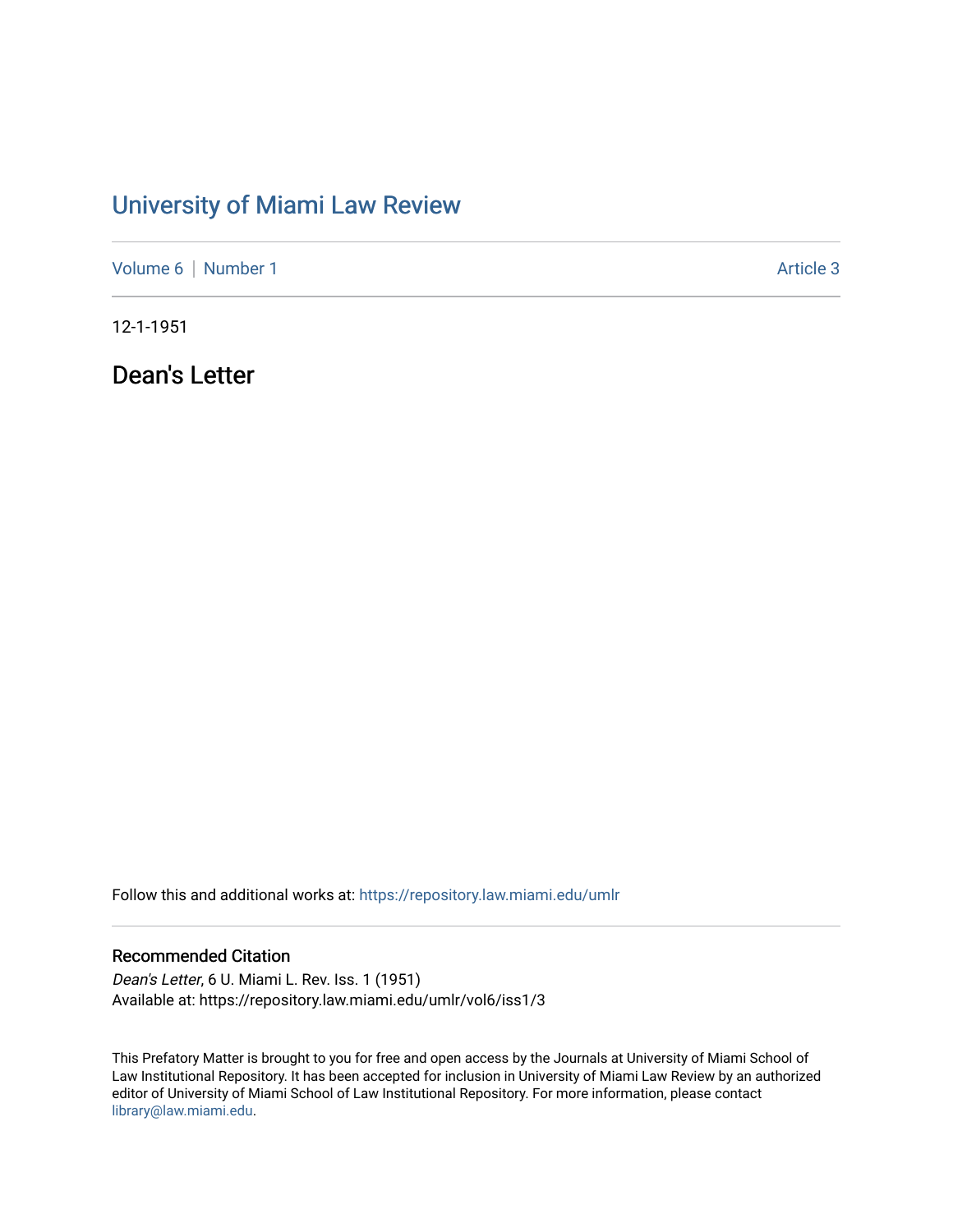## **DEAN'S** LETTER

## Dear Alumni:

This is the second year that we have been quartered in the Merrick Building on the main campus. As a result there has been more of an integration of the faculty and students into the University as a whole. This has been done, however, without the sacrifice of autonomy in the School of Law, and the law school program has not been, nor will be, abandoned or deviated from.

Although the library facilities and teaching facilities are the. best, there is a great need for a law school building. We need faculty offices very badly, as well as club rooms and lounges for the students, and I hope that the Alumni will continue to send in their contributions in order that we may have a suitable home for the School of Law.

Because of a new high in enrollment and the adding of new courses to the curriculum, it has been necessary to add new members to the faculty. The new members are Gerald Bloom, Ralph Boyer, Dr. Franklin J. Evans, Charles H. Gautier, Minnette Massey, Daniel Murray, and George Onoprienko.

Besides adding Medical Jurisprudence, taught by a practicing lawyer and medical practitioner, we have increased our curriculum in Taxation and in Latin American Law. We established the Exchange of Professors with the Free School of Mexico last year, and this year we're adding to the Exchange program, not only with the University of Mexico, but with the University of San Carlos in Guatemala. The professors from the University of San Carlos are presenting a series of lectures in December, and the professors from Mexico will lecture in February. We plan to eventually have a study of comparative law by professors from other countries in every core course in the Law School curriculum.

LAW SCHOOL PUBLICATIONS: The Miami Law Quarterly is now entering its sixth year and continues to offer articles written by outstanding specialists in their particular fields, but the main part of the Quarterly, such as Comments, Case Notes, Synopsis of Florida Cases, and Summary of Opinions of the Attorney General of Florida, are written entirely by the students. As a matter of fact, it is one of the few publications published entirely by the students.

The Barrister, a hi-weekly newspaper for the benefit of students and alumni, is now being printed and sent to every alumnus.

The Civic Forum, law for laymen, is a new quarterly magazine for the benefit of the lawyers and laymen, as well as the student body. Articles of primary interst will be published in this magazine.

The University of Miami Lawyer will be published once each year.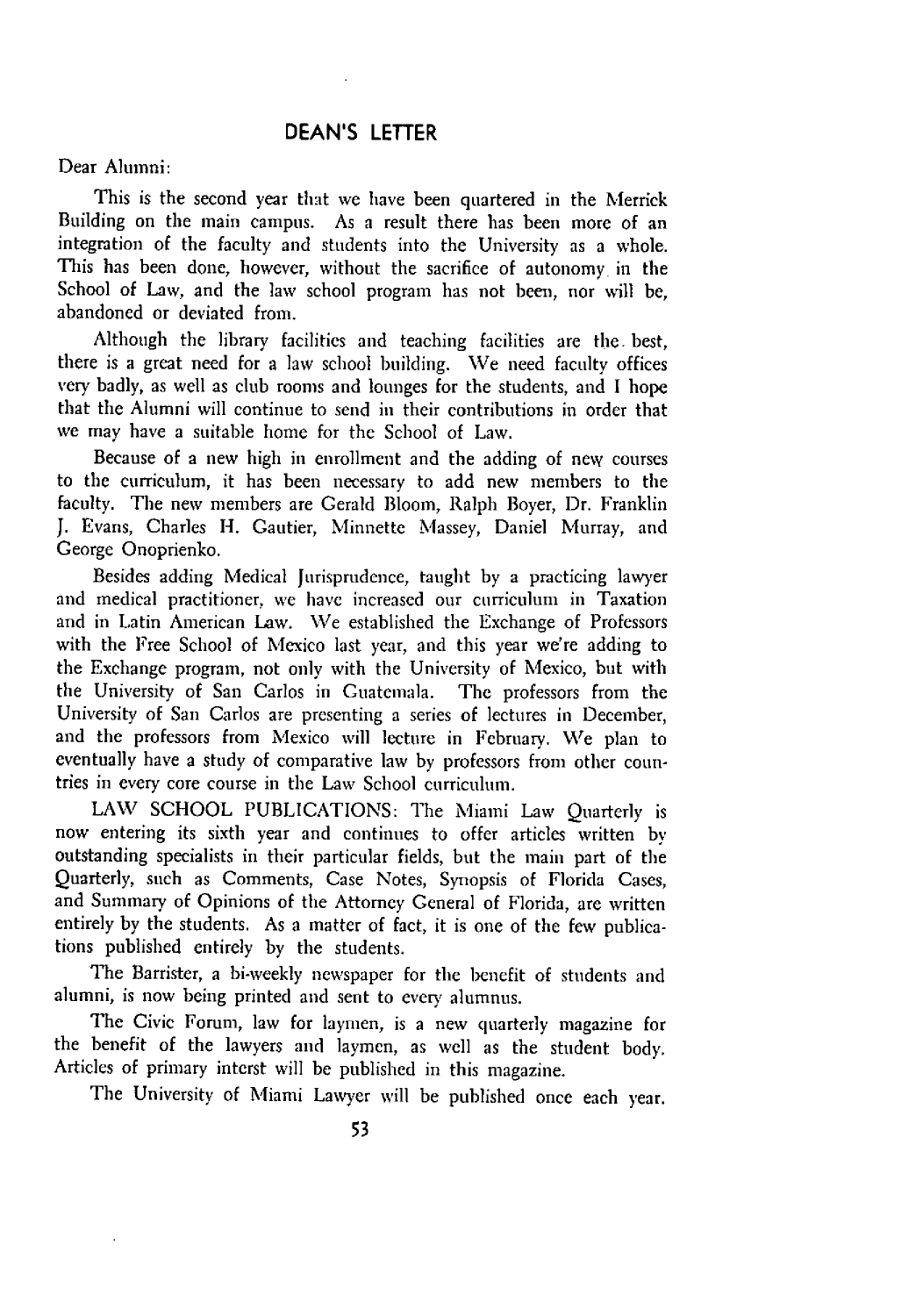This is the annual law school letter to the Alumni and friends in picture magazine form.

LIBRARY: Our Library now has grown to over 60,000 volumes. Our collection includes state reports and statutes of the various states and territories, reports of federal courts and administrative bodies, and several thousand texts and treatises covering all phases of law.

Our British collection includes the leading English reports, statutes, and digests as well as those of Canada, Australia, New Zealand, South Africa, India, Ireland, Scotland and others.

We have an extensive collection of bound legal periodicals with current subscriptions to approximately 200 published in this and foreign countries.

We are developing a fine working library of the contemporary law of the Latin-American countries, backed up by an extensive Roman Law collection.

The members of the Bar and Judiciary are free to use our library in person at any time.

The library has inaugurated new services to the Bar of Florida, in that we are offering a photographing service, as well as a loan service to the judges and law libraries when volumes are needed. So far this has met with a splendid response.

Last year marked a very successful year from the point of view of visiting celebrities and successful events.

The Honorable Cody Fowler, President of the American Bar Association, spoke to more than 500 students, aluuni, and distinguished guests at the Third Annual Alumni-Student Law Breakfast.

Sir Zafrulla Khan, Foreign Minister of Pakistan, and Chairman of the Pakistan Delegation to the United Nations, gave an address to the students on "The Judicial Code of Pakistan."

Judge Samuel S. Leibowitz gave a very inspiring talk to the Student Body. He was introduced by Sam Silver, one of our Alumni.

The highlight of our program last year was the address by Justice Hugo L. Black at the Dean's Dinner given to the graduating class in February. His delivery, his address, and the whole program was very inspiring to the student body and faculty.

Another memorable event was the address of Judge Vincent Giblin to the graduating class at the Dean's Dinner in June.

Dr. Jay F. V. Pearson addressed the graduates at the Dean's Dinner in August in his usual inimitable manner.

The Junior Bar Section of the Dade County Bar Association again put on its Legal Clinic for the Senior Class.

The fraternities and other organizations were very active and did considerable service for the student body of the School of Law in the